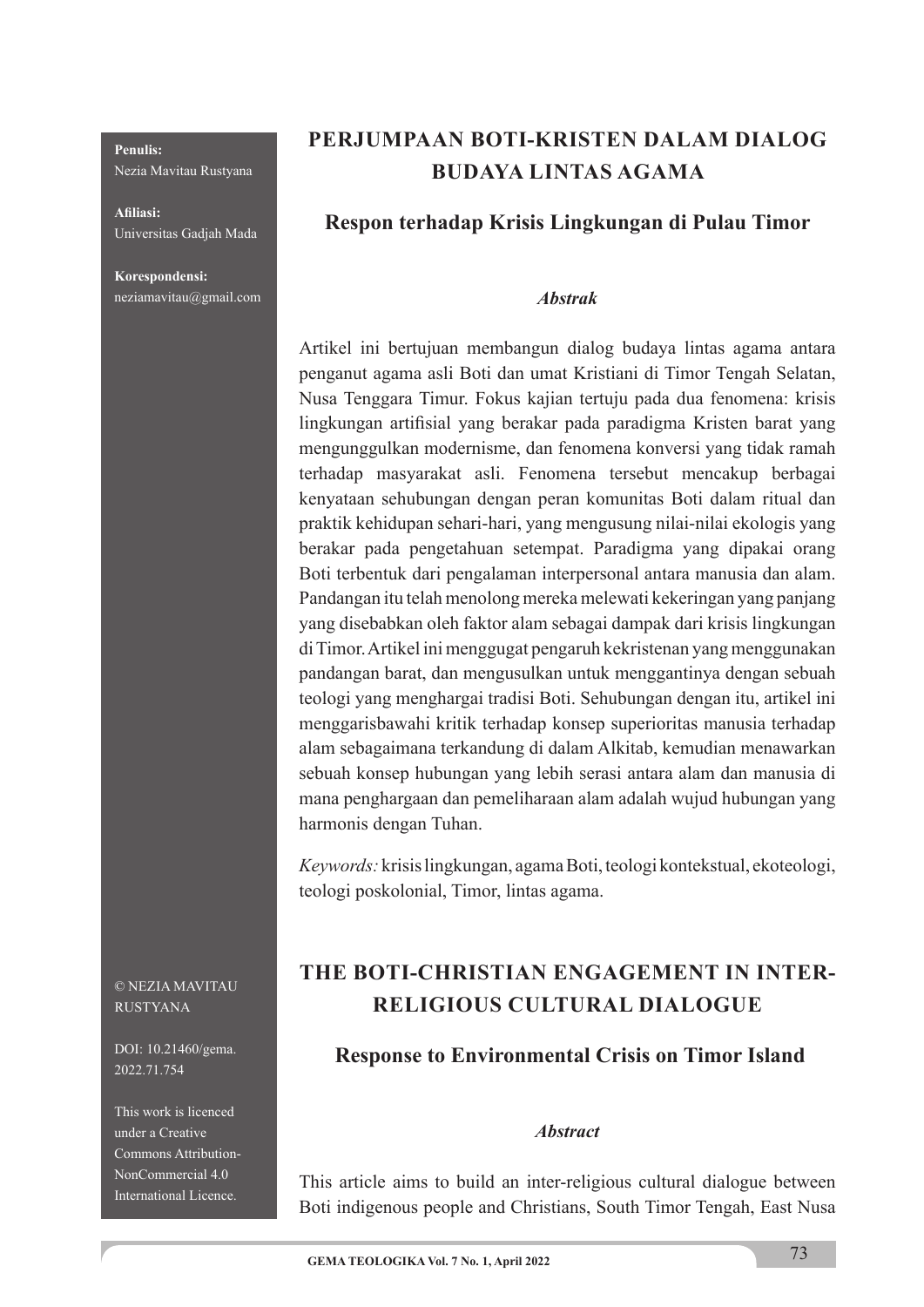Tenggara. It responds to two phenomena: the artificial environmental crisis rooted in the western paradigm of Christianity glorifying modernism and expanded with the phenomenon of conversion that is not friendly to indigenous peoples. The phenomena cover various facts about the role of the Boti community in their rituals and daily practices, which have promoted ecological values derived from their local knowledge. The Boti people uphold the indigenous paradigm through their interpersonal relationships with nature. This view has helped them face the long drought due to the natural factor of the environmental crisis in Timor. This article criticizes the influence of Christianity using the western view by replacing it with theology in appreciating local knowledge of Boti indigenous peoples. It also criticizes the human superiority in the Bible toward nature by offering a harmonious relationship between the two that humans should respect and preserve nature to maintain a harmonious relationship with God.

*Kata-kata kunci:* environmental crisis, Boti religion, contextual theology, ecotheology, post-colonial theology, Timor, interreligious*.*

#### **INTRODUCTION**

This article aims to engage Boti-Christian communities in building environmental management to reduce the environmental crisis on Timor Island. Nevertheless, it is problematic because there is still a contradictory relationship between Boti and Christian, linked to the conversion phenomenon. Timor Christians regard the Boti people as irreligious, primitive, and backward. Eventually, the Boti community has undergone a very significant change due to Christianity's presence and is forced to change with the term "civilization." The fact marking Boti tribe now has been divided into two parts, namely the inner Boti (Boti Dalam) and the outer Boti (Boti Luar) (Iswanto & Liufeto 2014, 160-161). Even Three tribes of Boti have converted to Christianity, and only one tribe adheres to the teachings of Halaika (ancestral teaching) (Faot 2014, 4). However, the Timor Christian influence on the term "civilization" develops the concept of true

religion and supports modernism, tending to overlook the rights of indigenous people and nature. Timor Christians getting too close to modern attributes become too exploitative and consumptive.

Otherwise, Boti's religiosity (based on their ancestral teaching) has offered ecological values practiced by the Boti people to deal with environmental crisis issues. They have overcome their crisis through the harmonious relationship between the Boti people and nature. Their religiosity develops knowledge as a conservationist to alleviate the environmental crisis. Hence, eliminating the Boti people should mean threatening nature. Besides, the churches in Timor have started to pay attention to this problem by conducting a month for the environment each year (GMIT Synod Website). They realize that they live during an environmental crisis such as drought, so they should be caring for nature. Nevertheless, Timor Christians still become ambiguous in response to the environmental crisis because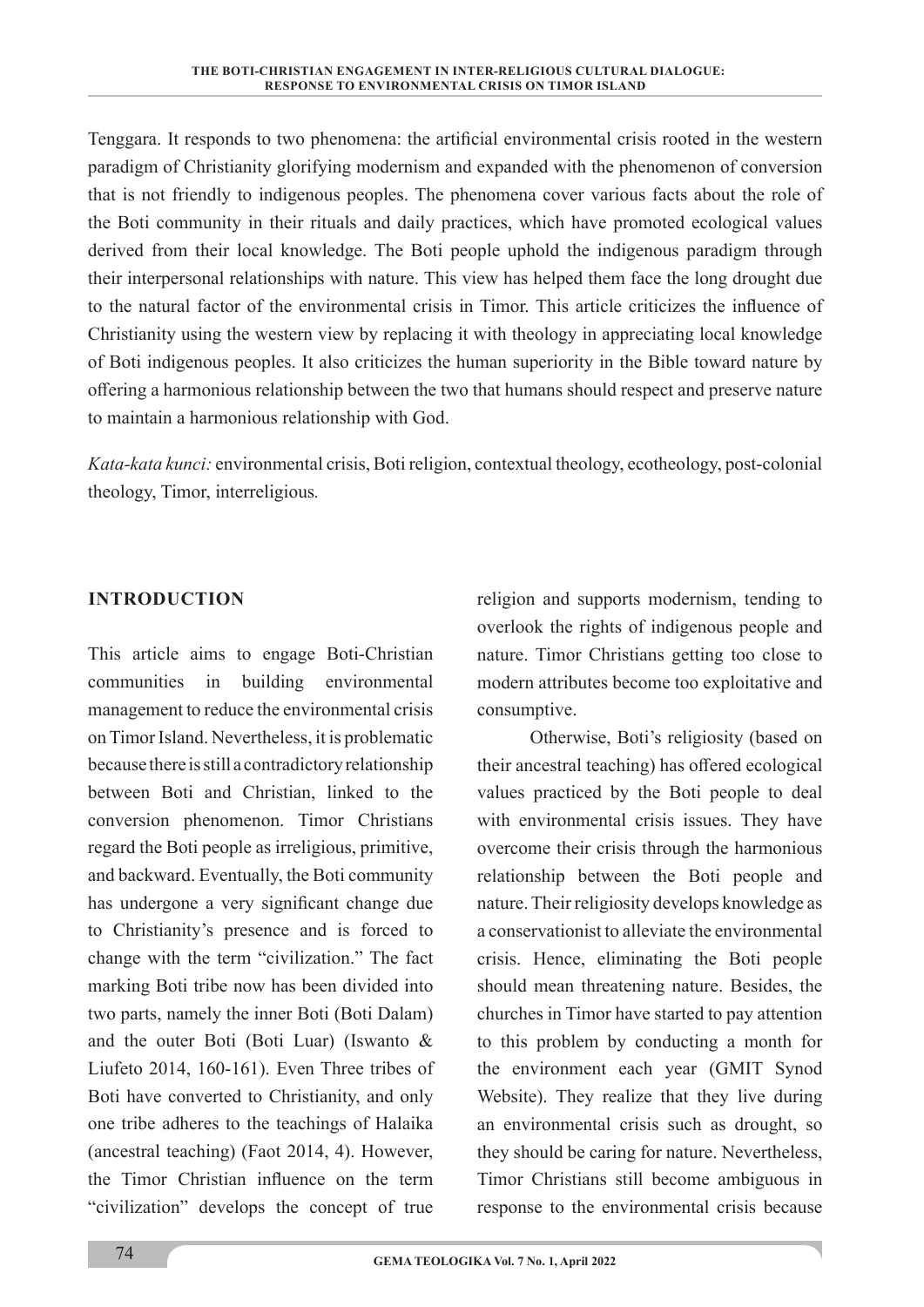their concern for the environment contrasts with their mission to convert the Boti people. They overlook the Boti people's contribution to the environment due to embracing indigenous religion.

Due to the contradictory relationship between Boti people and Timor Christian, this article intends to engage Boti and Christianity as a coworker to build environmental management. Boti religiosity can refer to Timor people in dealing with environmental crisis issues. Environmental management between indigenous and Christian communities aims to influence a modern Christian community to build a harmonious relationship with nature, reflected Boti people. Likewise, it aims to build respect for indigenous peoples. The essential point is how Timor Christians can let go of the primitive and irreligious label that is too discriminative. Otherwise, Timor Christians should appreciate an intimate relationship between the Boti people and their environment as the environmental management. It delivers their religiosity, meaning interdependence on nature, an essential solution to reducing the environmental crisis.

Indigenous theology discusses that Timor Christians should eliminate western theology and contrarily appreciate local knowledge to do their theology. Appreciating local knowledge from indigenous peoples is essential. In Asia, especially Timor Christians, Christians can build their own theology from their local knowledge (supported by Lattu 2020; Yewangoe 2013; Pieris 1996). Meanwhile, Eco theology seeks to reconstruct human superiority in Christian teaching inspired by the world religion paradigm (White 1967; Ludji 2014; Keriapy 2019; Ruether

2011). These two discussions support Boti's religiosity in the concept of interdependence on nature and create an interreligious cultural dialogue for Christians and indigenous peoples. Especially Timor Christians can be religious by collaborating on their ancestral teaching.

### **DISCUSSION**

This discussion consists of four sections: the Boti's religiosity, the influence of Christianity on the Boti area, recontextualization of Christianity, and Boti-Christian engagement for environmental management. The four sections aim to deliver this article's purpose, which does not merely influence Timor Christians to care for nature but also influences them to appreciate Boti indigenous religion.

#### **1. Boti's Religiosity**

The Boti religiosity implements Boti's worldview about anything outside of themselves. This concept primarily promotes ecological purposes that their intimacy with their environment represents their religiosity. Their religiosity then forms a harmonious relationship with nature so that for them, being religious cannot be separated from the attitude of loving nature. The indigenous religion paradigm essentially rejects the concept of humans conquering nature by offering an interdependence relationship. It looks at the relationship between nature and humans as studied in the Nayaka people (South Indians) as a dividual relationship by rejecting animism (Bird-David 1999, 71). She recorded a dividual relationship between humans and rocks,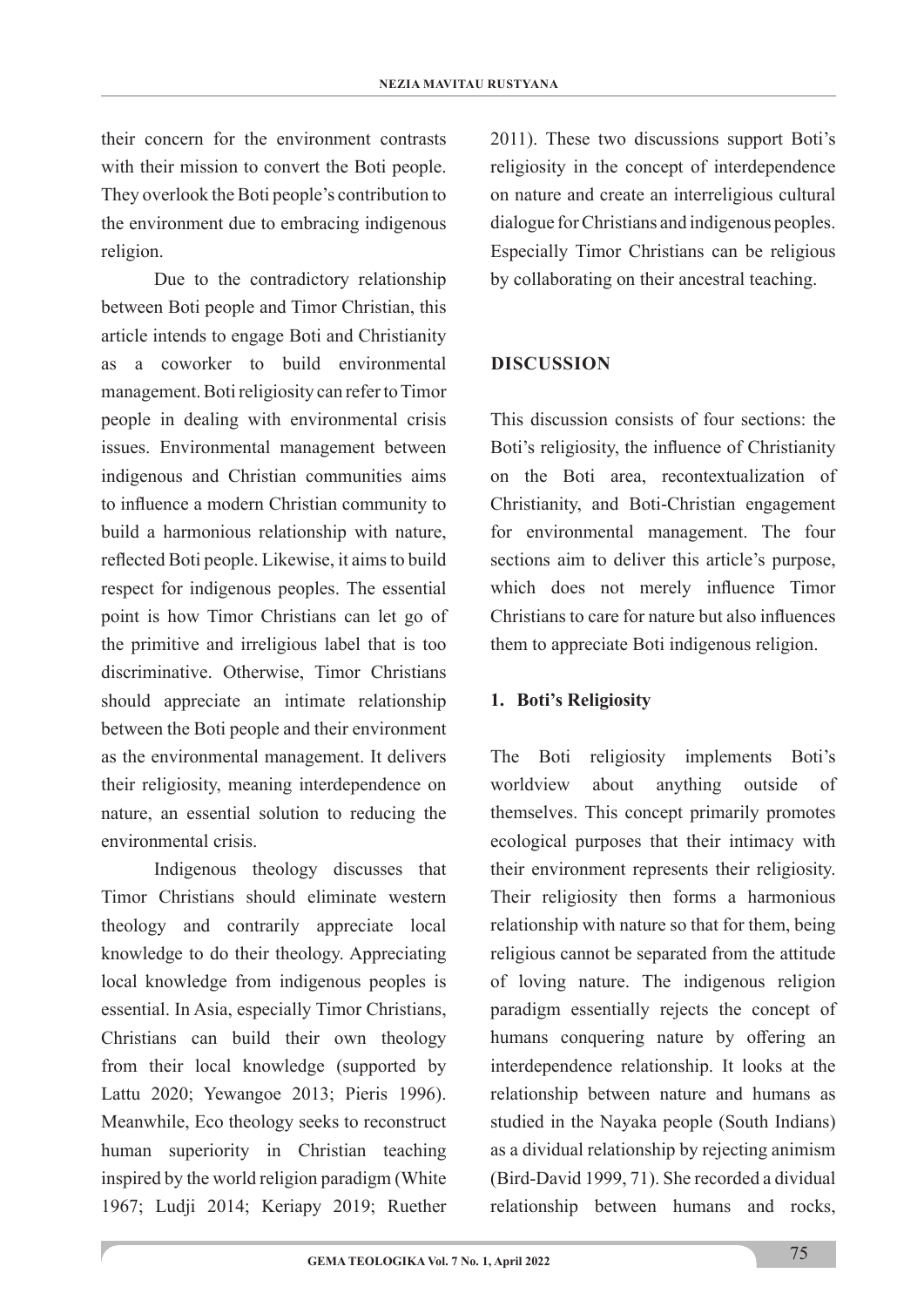elephants and hills (Bird-David 1999). Also, for Ammatoans, Ruppana (Forest) is subject to sharing knowledge, energy, and skills (Maarif 2015, 148). He called it an intersubjective relationship between humans and non-humans as subjects by influencing each other.

The dividual and intersubjective relationship portrays the Boti community of NTT when they depend on nature. This community embraces an indigenous religion called Halaika's Teaching. It guides Boti's way of life regarding communicating and interacting with nature (Iswanto & Liufeto 2014, 161). They are very dependent on nature in their everyday lives, such as building houses, household furniture, or food (YouTube Channel Watchdoc Image, 2018; CNN Indonesia, 2017; Trans7 Official, 2018). Depending on Uis Neno, Uis Pah (ruler of heaven and earth), their relationship is believed to be a source of blessing and life safety for the Boti people (Jayanti 2015, 158). The belief requires taking care of nature and caring for each other (KEW  $&$  YPBB 2013, 13). In fulfilling all these practices, they protect their forest from people who want to destroy it, such as by cutting down trees, fruit, or hunting birds (Suminar 2018). It is then attached to customary law to maintain the environment, such as clearing fields and building family bonds (Nope 2017, 15). These ways of life illustrate that respecting nature is their ethic of life, shaped their moral values from generation to generation.

Relationships depending on nature are strengthened in religious practices or rituals that the Boti people still carry out today. First, they have three types of holding rituals (prayer) in a year; in September, they clean the garden; in the rainy season, they start planting and end

with a thanksgiving prayer at harvest (YouTube Channel CNN Indonesia, 2017). Second, they still adhere to the 9-day time regulation. The first day is the day of the fire, and the second day is the day of water, which is to be careful using water. The third day is iron or copper day; the fourth day is *Uis Neno* and *Uis Pah,* where they carry out worship activities. On the fifth day, they are careful in speaking to avoid a dispute. The sixth day is for everyone to work hard to get more profit. The seventh day is the day of fostering brotherhood. The eighth day is the day for children to express themselves and the ninth day is a day of rest by gathering at the *lopo* (traditional houses) (Konay 2017, 20-22). This time regulation includes an order to create a harmonious relationship either with others or nature. It is to enforce their religious paradigm that everything in the cosmos influences each other. Maintaining this relationship encourages them to be pious in rituals (Andung 2020, 39). They believe that evil deeds will get punishment from *Uis Neno* and *Uis Pah,* and good deeds will earn rewards such as blessings, protection, and welfare (Nope 2017, 13). The belief refers to the understanding that all entities in the cosmos are interconnected so that harmonious relationships among subjects (including non-humans) are required.

This harmonious inter-subjective relationship is also connected with how Boti people involve taboo matters in their lives. Ordinary people call it animism because this belief is attached to mystical things. At the same time, the form of myths connected with nature has had a good effect on the environment (Jayanti 2015, 159). For environmental conservation, they are concerned for *Kae* (prohibition) in consuming several plants,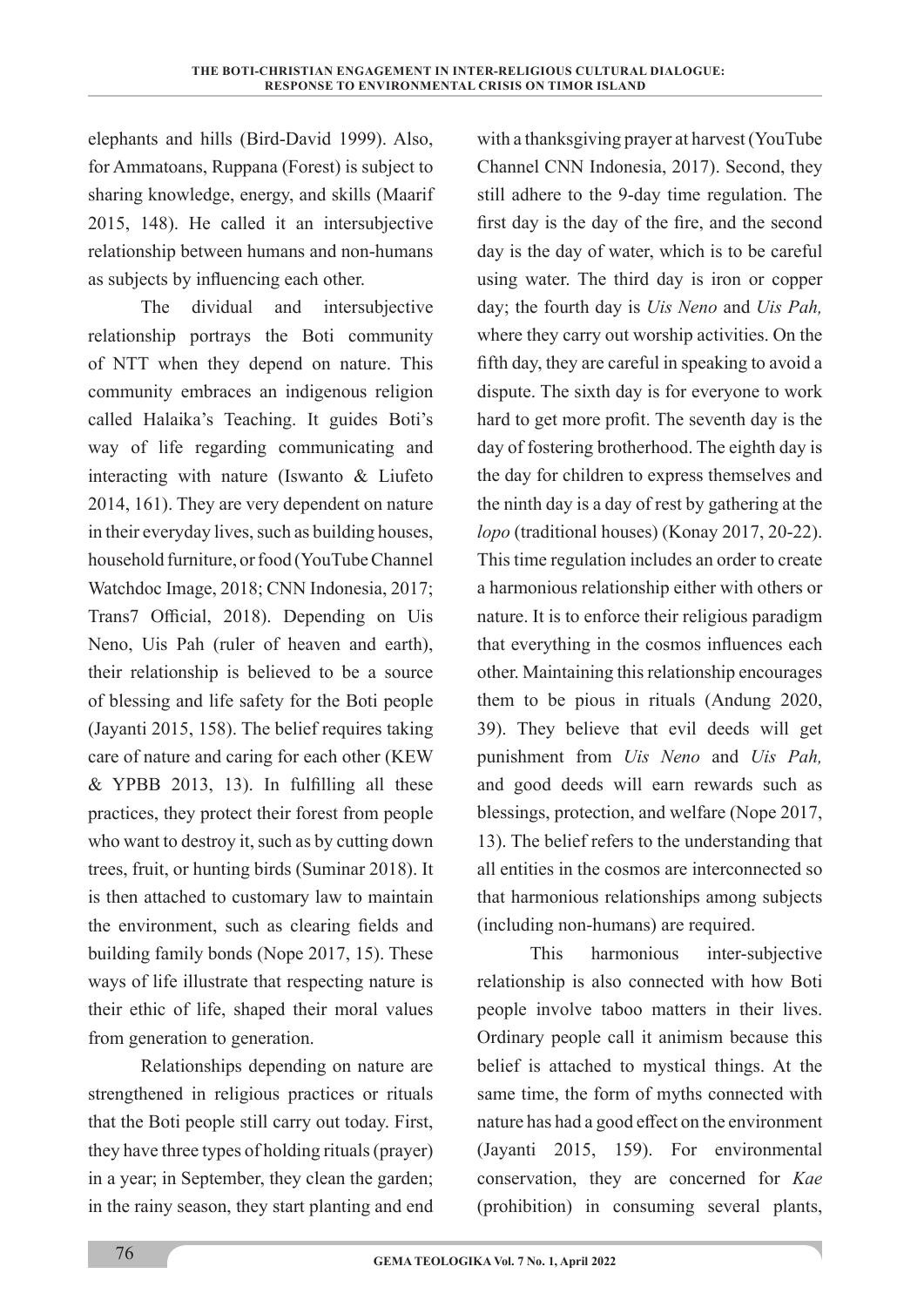especially prohibiting the consumption of some plants during the rainy season (KEW & YPBB 2013, 19-20). This understanding adheres to good ecological values in which the Boti people know which plants should be limited to consumption. It is linked to the harvest system for long-life crops such as coconut and the ritual of planting short-lived crops such as corn (Iswanto & Liufeto 2014, 168). Essentially, their respect for nature formed in a taboo system has made them realize that they need to share life with other beings. Therefore, the worldview of Boti (indigenous paradigm) reflected in their daily lives and ritual practices are also tied to this taboo system, showing that they have contributed to ecological values.

# 2. The Influence of Christianity on the Boti **Area**

The influence of Christianity in the Boti area is indicated by the presence of the Boti *Luar* people, who have embraced Christianity as their new religion. When the missionaries arrived, they quickly announced that Christianity could give new life (Webb 1986, 249). The mission, however, has contributed to the glorification of colonial products in terms of providing new life, which shows the indigenous paradigm is mistaken and should instead perpetuate western-style Christianity. The westernstyle Christianity, including world religious paradigms, then influenced the phenomenon of conversion and a lousy stigma for indigenous religions. Commonly, this stigma supports the term civilization labeling the Boti people as primitive, infidel, heretic, and backward. Then, the transformation to Christian life is considered a transformation from a "dead religion" to a vibrant spiritual life (Wiyono

2001, 282). Furthermore, as in various places, missionaries are targeting indigenous religions to change that is not just from paganism to true religion but from traditions towards modernity or globalization (Laugrand 2012, 4). It points out that the concept of modernization or globalization echoed by colonialism uses Christianity as a tool to attack the indigenous religious paradigm.

Christians' world religious paradigm also triggers the disrespect for indigenous religions by justifying a true religion. The world religion paradigm puts on a cosmological system based on western monotheistic ontology among categories of being: divinity, humanity, and nature (Maarif 2017, 7). Likewise, the creation story in the Bible (Genesis 1:26) supports this hierarchical relationship to be perpetuated. The definition of the supernatural has also affected the colonial period (western theology), which has created conflicts between the supernatural and nature (Aragon 2003). It, however, contributes to a contradictory relationship between humans and nature that Christianity has adopted up to now. Many Christians contribute to building a concept that humans have a right to rule over all creation and have a right to be exploitative. The idea of Tylor (1871) also supports that humans and nature must be separated because intimacy is considered animism and backward. This hierarchical relationship further creates discrimination for indigenous peoples because they rely on the world religions paradigm. Stokke (2017) narrates it to the politics of citizenship affecting the recognition of indigenous peoples.

A product of colonialism and world religion glorification is now marked by the presence of churches and schools in the Boti area. It unconsciously sustains the conversion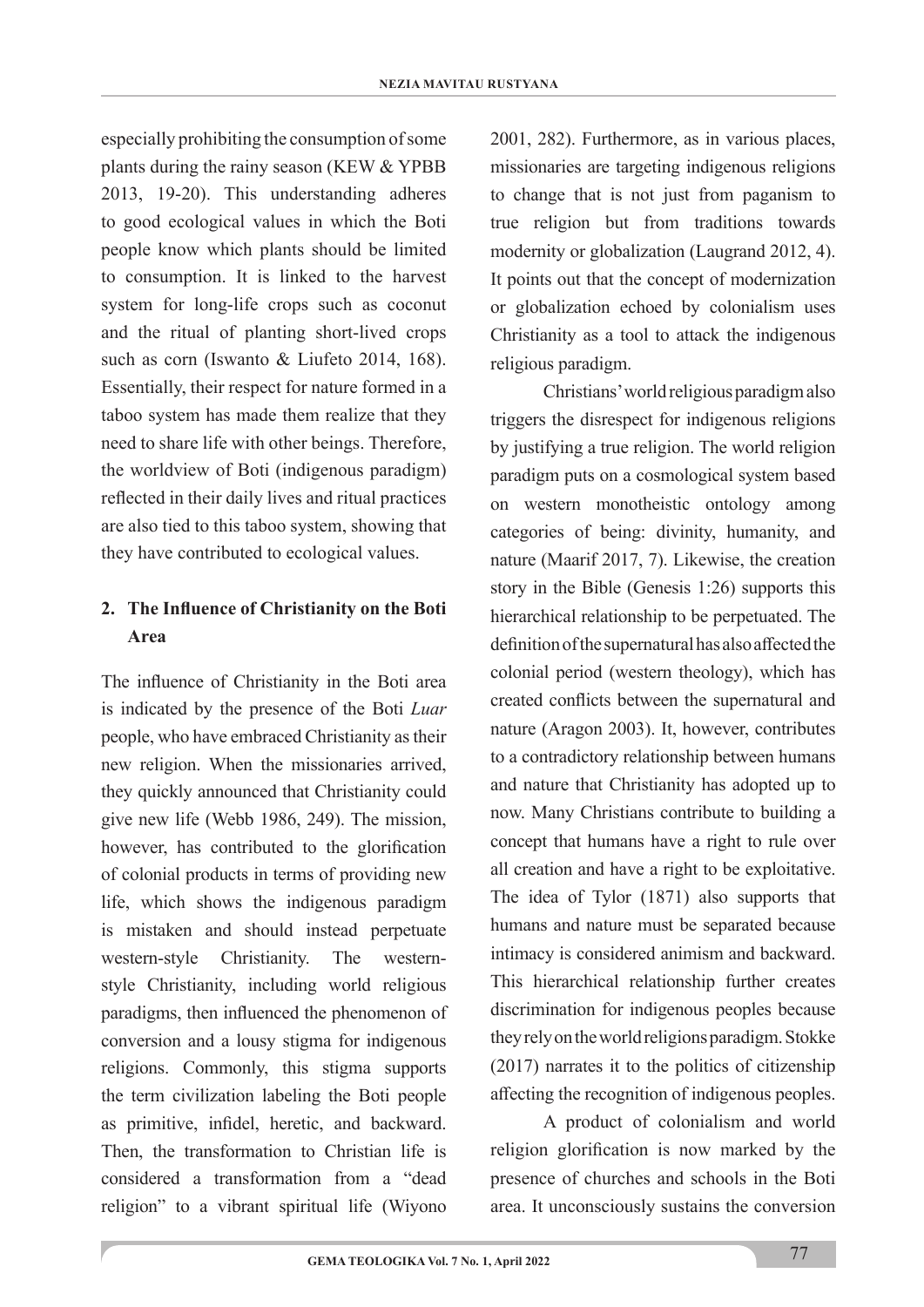phenomenon and, at the same time, eliminates local knowledge tied to the ancestral teaching of the Boti people. The Boti people embracing Christianity are usually forcibly expelled from the Boti *Dalam* tribe (Faot 2014). On the other hand, being Christian means that they need to abandon their ancestral teaching as they have to prioritize the Christian rituals related to world religion attributes. This fact is inseparable from the term "infidel" attached to the Boti people if they do not want to change their religion (Iswanto and Liufeto 2014). Then this term leads to the acceptance of the Boti people that they are different and deserve to be despised by the term.

Further, Boti people who were previously closely related to *Uis Pah* attached to all entities in nature are now replaced with Christian monotheistic concepts. The church's emphasis on the western style of Jesus is often a tool for judging indigenous peoples. Boti people embracing Christianity must replace the idea of God or westernized religion. Churches forget to be sensitive to local people by doing theology from their context. This argument is built on the fact that people who have become Christians must also be separated from ties to their ancestors (indigenous paradigm). Intimacy with natural rituals is still associated with mystical things which are justified as heretical teachings. Contrarily, the understanding of God must also come from things close to the community itself, such as the culture that includes the teachings of their ancestors.

#### **3. Recontextualization of Christianity**

This section is a finding that criticizes the previous point about the spread of Christianity with colonial products related to

hatred towards the indigenous religion. This criticism targets Christians in Timor to value their local knowledge more than over-voiced conversion activities that do not impact Timor. This point directly rejects the spread of oldfashioned Christianity with its colonial-style (the conversion method). Christianity must come with a new face, which is more friendly to people who adhere to ancestral teachings. The two of them can collaborate to form a theology/Christianity that is typical to Timor people. It means that Christians must build their theological narratives, such as how to do theology to solve environmental crisis problems. Timor Christians no longer see Boti's religiosity with the demand to civilize, but they can learn some from Boti's religiosity, such as ecological practices. At this point, the author considers two concepts, namely Indigenous Theology (refers to theology without ink by Izak Lattu) and eco-theology, to support Boti's religiosity.

 Firstly, Indigenous Theology understands that all Christians have their own authenticity, connected with the local knowledge in which Christians live. Indigenous theology supports efforts in theology that is not only develop biblical texts and the writings of classical and modern theologians but develop community narratives as living texts. (Lattu 2020, 91). It gives direction to Christians that they should value their local knowledge and change the Western Christian perspective as a benchmark for Christianity, such as the colonial era view, which is incompatible with eastern culture. At this point, the churches also need to be aware that the church can find its theological roots in the culture, life, and struggles of the people who live in it (Lattu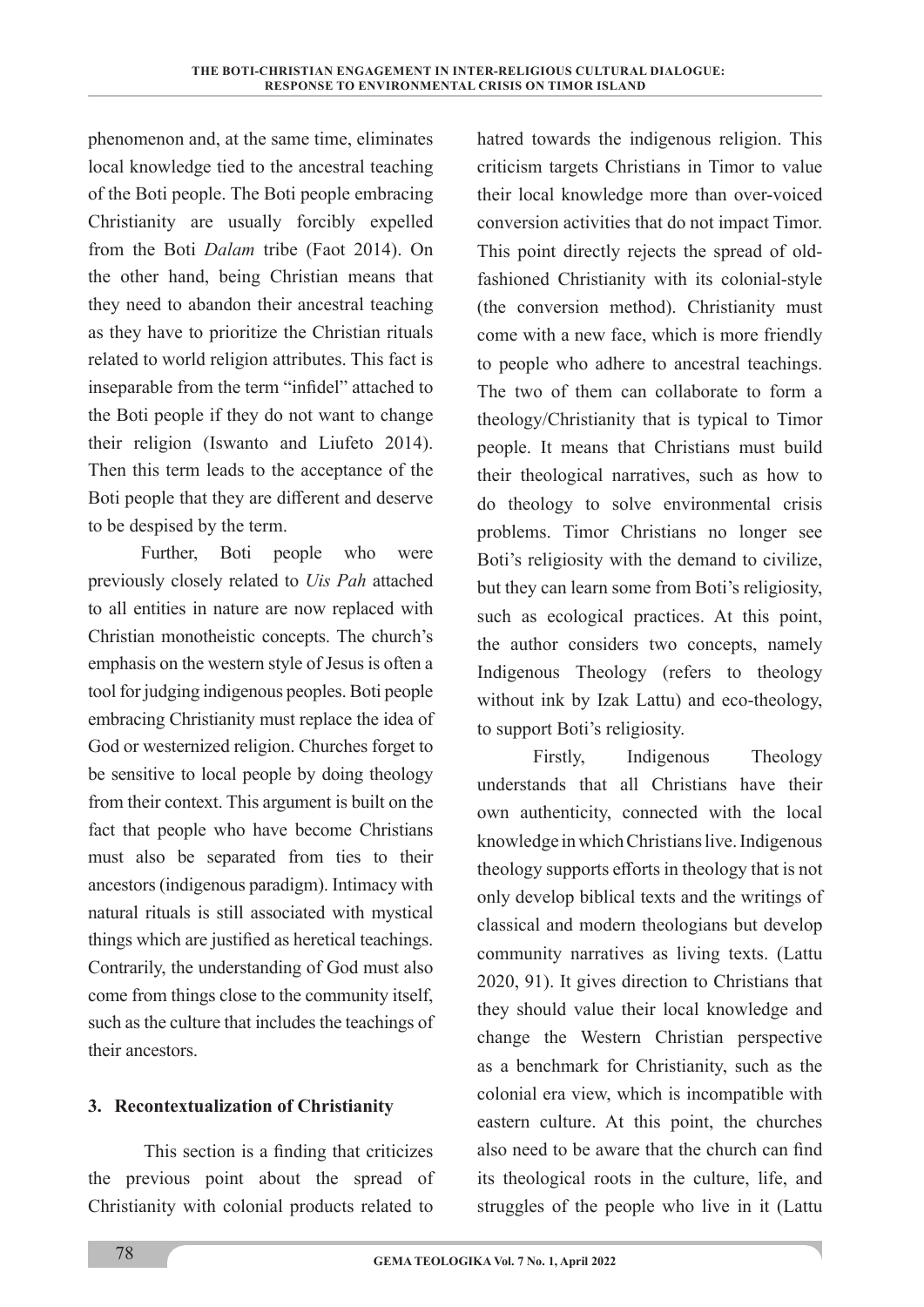2020, 94). The church should comprehend that each community has its unique local knowledge and form its own theology. It also supports the development of Asian theology to eliminate western authorities tending to discriminate. Christians must understand the gospel in contexts adapted to different regional/ local cultures and expressed in the languages of different cultures. (Yewangoe 2013, 4). It means that the Christ depicted should also be adapted to the context of a particular society so that the Christ with a colonial face like the early Christian mission in Indonesia must be immediately destroyed.

Jesus can find his way into the Asian ethos through parables and other paradigms, as marginal Christian communities and non-Christian Disciples of Christ try to retell the story of Jesus and even find their way of conveying His unique identity (Pieris 1996, 108-109 &112). Concurrently it delivers space for indigenous peoples to find Christ in their worldview. It is a way of liberation by interpreting Christ from their own context. The view of Kolimon (chairman of the GMIT synod) quoted by Setio supports the existence of a new face of Christ for indigenous peoples that the ancestors did not work alone but together with God, so that belief in the power of ancestors does not mean eliminating belief in God because they can walk together (Setio 2019). There is no problem with the dualism between Christians and their ancestral belief because even a great healer does not have his/ her power but the power of God (Setio 2019, 216). Christ has shown impartiality, meaning he defends all classes of people even if they are not church members. They should understand Jesus in a more unique to Timor people's

hospitable way than the old discriminatory way (imperialism and colonialism). However, some churches are still playing a part in that way until now.

 Secondly, Christian Eco theology seeks to re-understand the mandate of humans in interacting with nature as an effort to "preserve," not "rule over" it. It is a form of rejection of the human importance in modern religious narratives that lasts to this day. It means the church needs to remember that the world's redemption cannot be detached from justice to nature which means the salvation of individuals from society cannot be separated from nature's salvation (Ruether 2011, 354). The Asian tradition that emphasizes religion about nature by indigenous peoples has valuable resources that need to be developed (Ruether 2011, 354-355). Therefore, awareness of environmental management should have become a moral awareness of Timor Christians that the damage that occurred can be repaired. One of them is how people regard nature as value creation and how it is also ultimately connected to indigenous peoples, however, entirely dependent on their land. Humans need to be re-aware of their mandate in utilizing nature as part of their service to God, so utilizing nature must be in line with efforts to protect and maintain (Keriapy 2019, 6). Theology is no longer about the relationship between humans and God but about how humans take care of the created world as a form of glorifying God (Keriapy 2019, 11). This awareness forms a belief that God is working in all forms of creation surrounding us. In the concept of creation, humans are given the task of maintaining and caring for nature. So, humans must return to a proper hermeneutic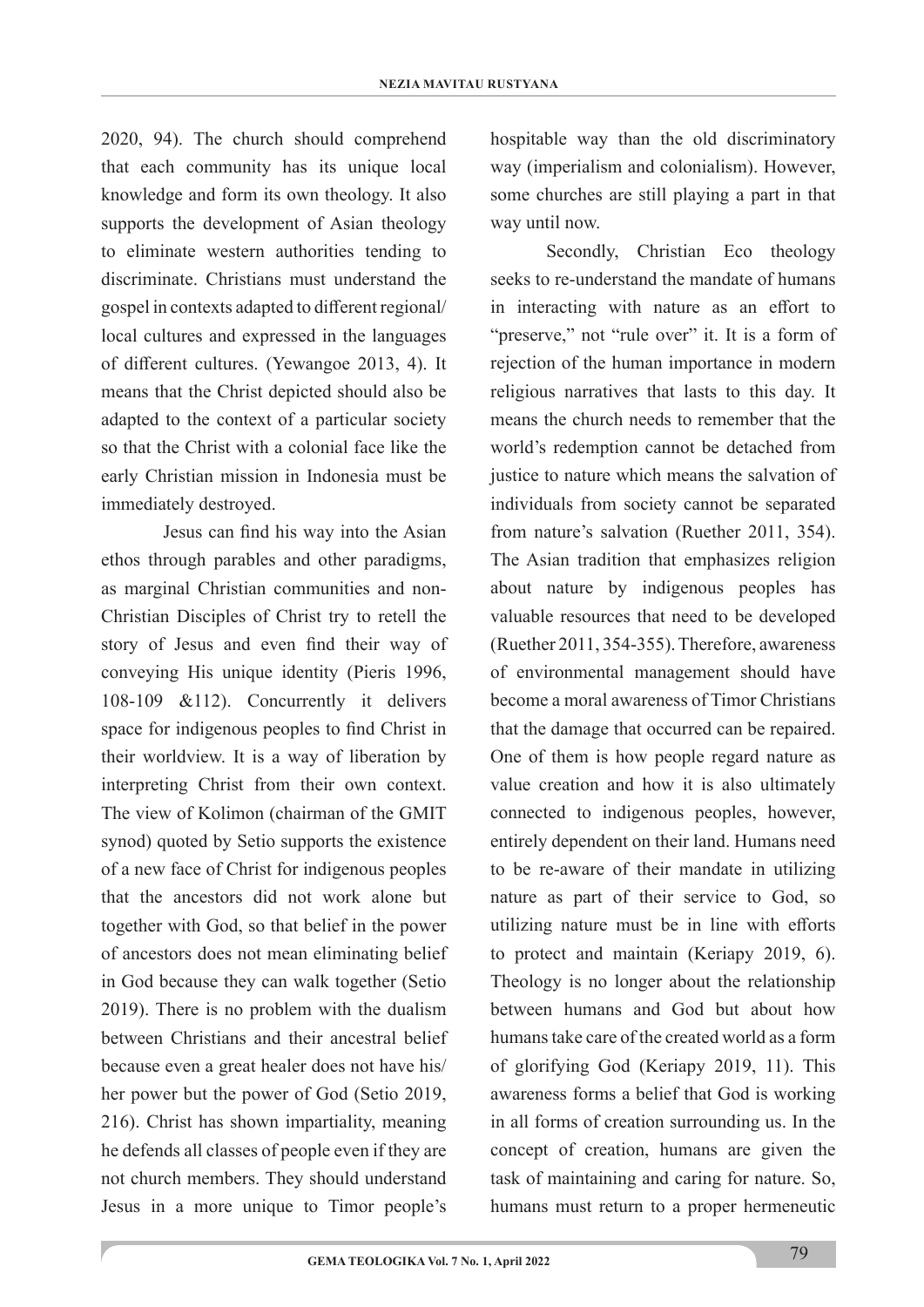understanding by eliminating anthropocentric understanding (Awang, Setyawan, & Nuban Timo 2019, 141).

 Christianity contrasting with ancient paganism and Asian religions (except Zoroastrianism) with the concept of dualism of human and nature, has somehow contributed to human attitudes in feeling worthy of exploiting nature for themselves (White 1967, 1205). This dualism still haunts Eco theology because it tries to understand God as other/outside this world and is rooted in the separation of humans and nature. (Kearns 2003, 479). The dualistic view then creates a contradictory relationship between humans, nature, and God so that the intimacy of humans and nature is vulnerable to being poorly stigmatized. Meanwhile, religion is understood merely in the context of the intimacy of humans and God. Accordingly, the position of God as a separate creator from creation is, according to some theologians, the root of the crisis as God is believed to be *creatio ex nihilo* (Ludji 2014, 66). The meaning of Eco theology then comes as an effort to eliminate that dualism by building a harmonious relationship between humans, nature, and God. (Ludji 2014) Labels humans as guardians of God's garden where humans cooperate with God to care for nature. Likewise, White proposes St. Francis' term for panpsychism: animate and inanimate are designed to glorify a transcendent creator (White 1967, 1207). Therefore, humans should require renewing the meaning of religiosity.

## **4**. **Boti-Christian Engagement for Environmental Management**

The Indigenous Theology and Eco theology concept look at Boti's religiosity as an essential

point to deal with the environmental crisis in Timor. The dependence of the Boti people on nature manifested in their daily practices and rituals illustrates that they can overcome the crisis well. On the other hand, Timor Christians who are close to the mission of civilization and modernism tend to be less wise in dealing with the crisis. It indicates the growing regional development projects in Timor, some of which do not have good ecological values. The crisis of the artificial environment became big and uncontrollable. It looks at the role of Timor Christians and the church that even though they know ecology, they do not know how to relate to and respect nature in practice. It refers to the indigenous paradigm regarding nature unite (intersubjective relationship) to the human. Therefore, this section aims to understand Boti's religiosity to gain ecological values about the intersubjective relationship with nature that helps them overcome the crisis. The discussion is divided into four parts:

Firstly, Timor Christians can learn and contribute to maintaining and protecting customary lands and the land of Timor as a whole. It refers to how the Boti community is committed to protecting their land by not cutting down trees indiscriminately (Andung 2010, 37). They are connected with the moral value of clearing the fields they will plant (Nope 2017, 15) and working together to clean the yard, plant trees, and clean up water sources (CNN Indonesia Youtube Channel 2017). This attitude can contribute to Timor Christians to start taking part in preserving and protecting nature. Timor Christians must be sensitive that destroying nature, such as customary land, is a worse deed. This understanding (the essence of human beings) is created as a guardian of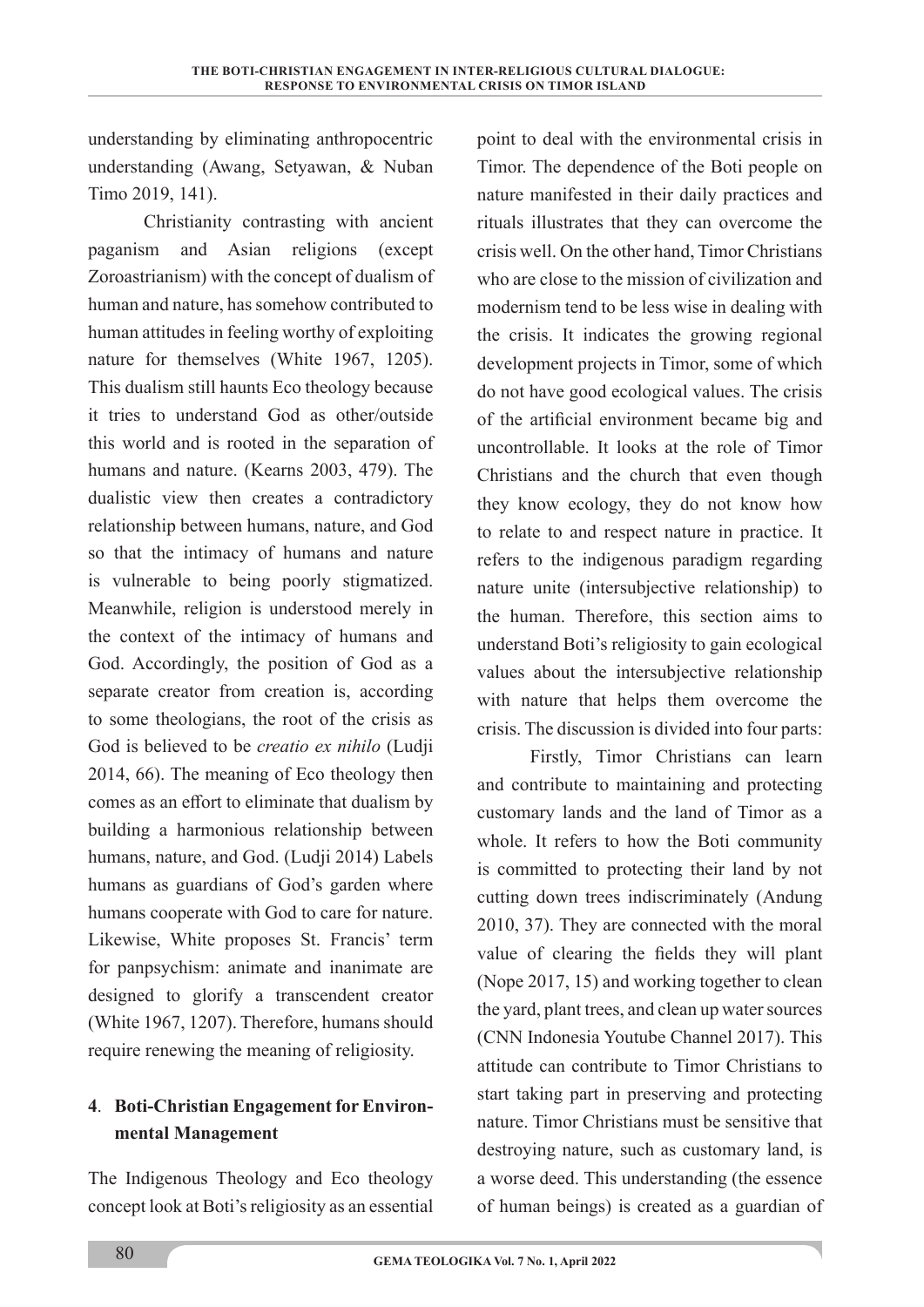God's garden, where they have a responsibility to God to maintain His creation (Ludji 2014, 72).

Secondly, Timor Christians learn to serve nature. It grasps indigenous peoples are working hard as part of their lifestyle that "Meup on le at, tah on le usif" (working as a servant, eating like a king) (Naat 2017, 55). Their attitude illustrates their service in refusing government assistance which can affect their lives, such as lazy behavior so that they become independent by farming, raising livestock, weaving (Youtube Channel Traveler Community, 2019 & Watchdoc Image 2015). They value plants by classifying plants that can be consumed, such as tamarind fruit, candlenut, and corn, as staple food (Naat 2017, 42). This attitude can be an example of how Timor Christians deal with their environment. Even though in their daily life, they do not entirely depend on nature like the Boti people, they can reduce apathy towards the environment. As a subsystem of the ecological community, humans should take responsibility for the environmental crisis (Awang, Setyawan, & Nuban Timo 2019, 140). Timor Christian can undertake to serve the environment by planting or organizing waste properly.

Thirdly, Timor Christians can learn to live simply to avoid exploitation or excess. This view of Boti's dependence on nature drives the Boti people to the awareness to share life with nature. Living a simple life makes them feel enough for everything. For them, nature has the right to survive as well. They think enough to eat and drink a day, have a place to live, make their own clothes, and do not even wear sandals (Naat 2017, 52) & (CNN Indonesia 2017). They also do not use electricity and allow natural road access as taught by their ancestors (Trans 7 2018; Traveler Community 2019). This behavior can be an example for Timor Christians to control themselves from the demands of modernism. One that supports this behavior is the understanding of the inseparability of God and nature as White (1967) took the pantheism of St. Francis's existence of God is inherent in all creations. Therefore, humans can be wise in consuming or using anything, such as waste generated from consumptive behavior.

Fourthly, Timor Christians need to re-articulate the devil worship, primitive and irreligious view of indigenous religion into an eco-theological perspective. Timor Christians need to adapt to different religious and local cultures to understand Christianity, and also that Christ needs to be reinterpreted by Christians and non-Christians (Yewangoe 2013, 4;6). It is also as Jesus wants Christians to retell His story in their way to convey His unique identity (Pieris 1996, 108-109). Christians need to understand the taboos and mystique from the Boti's religiosity with their indigenous paradigm, not the world religion paradigm. The rituals performed by the Boti people reflect references to how their ancestors lived. For example, the nine-day system has inspired them to avoid harmful conditions and get a better life in the future (Iswanto & Liufeto, 2014, 169) (Konay 2017, 20). This indigenous paradigm is built on intersubjective relationships (Maarif 2017) and a relational epistemology by human and nonhuman as dividual relationships (Bird-David 1999). It leads Christians to be more amicable to indigenous peoples by understanding that Boti practices, including taboos and mystical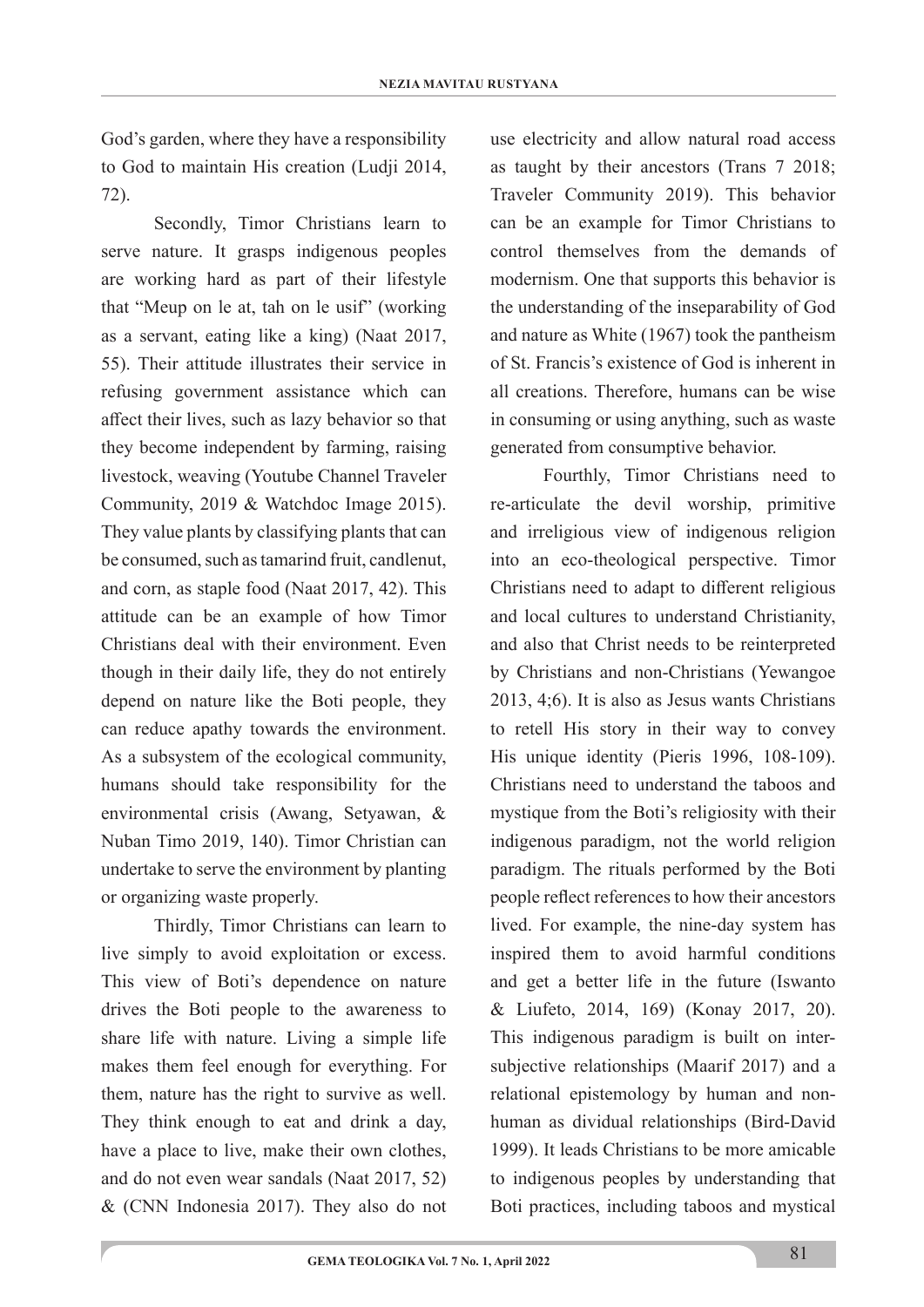things, are moral legacies taught by their ancestors to survive in life. For them being religious cannot be separated from the attitude of loving their environment.

### **CONCLUSION**

This article refers to two phenomena: the environmental crisis due to natural and artificial factors and the phenomenon of conversion with the colonial method (western paradigm) that is increasingly intense for indigenous people like the Boti people. It is a worry because this phenomenon is accepted, and the opportunities are enlarged. Meanwhile, it causes various threats to indigenous peoples rooted in their local knowledge as conservationists. For this reason, this article aims to build an understanding that Boti's religiosity can contribute to alleviating the environmental crisis on Timor island. Furthermore, this article also criticizes ambiguous Christian responses to environmental issues. On one side, Timor Christian respects *adat* and environmental issues but otherwise still applies unfriendly conversion activities by upholding the western paradigm. At the same time, the western paradigm has contributed many ideas that are hostile to nature.

Continuously, this article provides four discussions as a critique of the phenomena. The first describes Boti's religiosity showing a friendly response to the environment. Boti's practices provide the ecological values needed to face the crisis. The second shows how the development of Christianity around Boti is strongly influenced by Christianity, a colonial product and an attribute of world religion.

These two things reduce the local knowledge of the Timor people, who have long lived in harmony and dependence with nature. As a critique of the spread of Christianity with a western pattern, the third raises the theory of indigenous theology and Christian ecotheology. Indigenous theology criticizes the western paradigm in Christianity by offering theology from local knowledge and based on the context of a particular society. Meanwhile, Ecotheology tries to recover the relationship between humans and nature that humans are no longer the master but coworkers of God in protecting nature (maintaining and preserving). Fourth, criticism of the phenomena provides a solution for environmental management in which the Boti and Timor Christians engage each other. Such things as protecting customary lands, serving nature, depending on nature, living simply, and leaving various discriminatory labels such as infidels that affect their role and citizenship rights.

### **BIBLIOGRAPHY**

- Andung, P. A. 2010. "Komunikasi Ritual Natoni Masyarakat Adat Boti Dalam di Nusa Tenggara Timur." *Jurnal Ilmu Komunikasi Nusa Cendana University,*  8, no.1: 36-44.
- Aragon, L. 2003. "Missions and Omissions of the Supernatural: Indigenous Cosmologies and the Legitimisation of "Religion' in Indonesia.", *Anthropological Forum*, 13, no. 2: 131-140. https:// doi:10.1080/0066467032000129798
- Awang, N., Setyawan, Y. B., & Nuban Timo, E. 2019. "Penyimpangan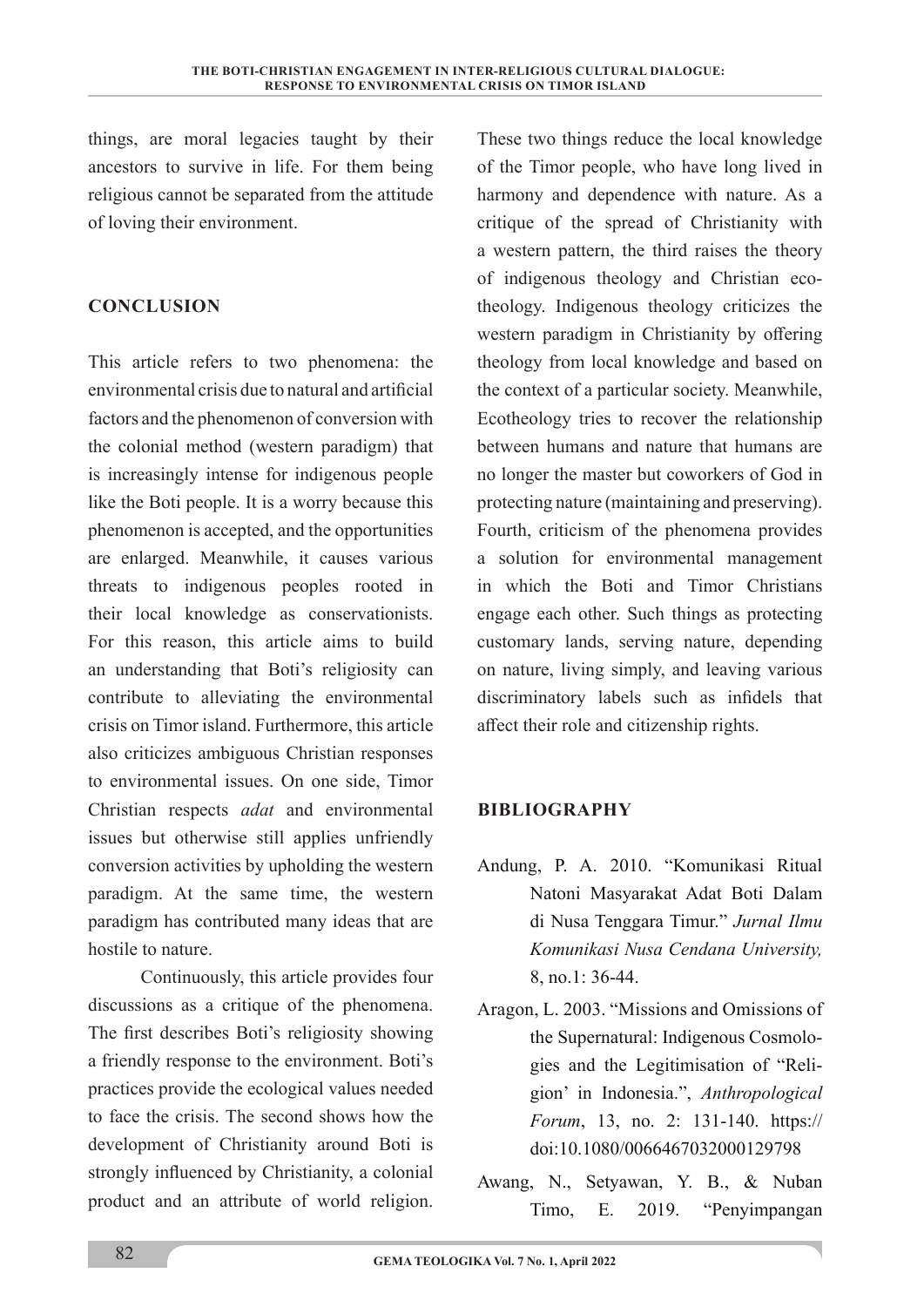Paradigma Ekologis Menuju Perilaku Eksploitatif." *Gema Teologika,* 4, no 2: 135-154. https://doi:10.21460/ gema.2019.42.423

- Bird-David, N. 1999. "Animism Revisited: Personhood Environment Relational Epistemology." *Current Anthropological*, 40: 67-91.
- Faot, R. S. 2014. *Pengalaman Psikologis pada Individu yang Berpindah Agama dari Agama Halaika ke Agama Kristen di Suku Boti, Kabupaten Timor Tengah Selatan.* Salatiga: Thesis, Satya Wacana Christian University.
- Iswanto, & Liufeto, M. C. 2014. "Kekristenan dan Liturgi yang Hilang: Kajian Narasi dan Liturgi Budaya Halaika pada Masyarakat Boti." In *Agama dan Budaya Nusantara Pasca Kristenisasi,* edited by I. Y. Lattu, & T. Kholiludin, 158-190. Semarang: Lembaga Studi Sosial dan Agama (eLsa) press.
- Jayanti, I. G. 2015. "Budaya Boti dan Eksistensinya di Era Kekinian." *Jurnal Penelitian Sejarah dan Nilai Tradisional,* 22, no. 1: 145-160.
- Kearns, L. 2003. "The Context of Eco-Theology." In *The Blackwell Companion to Modern Theology*, edited by G. Jones, 466-484. Oxford: Blackwell Publishing.
- Keriapy, F. 2019. "Ekologi Dalam Perspektif Iman Kristen (Mengungkapkan Masalah Ekologi Indonesia." https:// doi:10.31219/osf.io/7r65d.
- KEW, & YPBB. 2013. *Plants of Boti and Their Uses in the Traditions of Boti, West Timor, Indonesia*.
- Konay, A. W. 2017. *Waktu Dalam Kosmologi Orang Boti Dalam Di Timor: Sebuah Studi Dari Perspektif "Waktu Suci" Menurut Mircea Eliade.* Salatiga: Thesis, Satya Wacana Christian University.
- Lattu, I. Y. 2020. "Teologi tanpa Tinta: Mencari Logos Melalui Etnografi dan Folklore." In *Membangun Gereja sebagai Gerakan yang Cerdas dan Solider*, edited by F. Purwanto, & A. T. Warsono, 88-100. Yogyakarta: Sanata Dharma University Press.
- Laugrand, F. 2012. "The transition to Christianity and Modernity among Indigenous peoples." *Reviews in Anthropology,* 41, no.1: 1-22.
- Ludji, I. 2014. "Spiritualitas Lingkungan Hidup: Respon Iman Kristen terhadap Krisis Ekologi." Repository UKSW.
- Maarif, S. 2015. "Ammatoan Indigenous Religion and Forest." *Worldviews*, 19 no. 2: 144-160, https:// doi:10.1163/1568557-01902005
- Maarif, S. 2017. "Indigenous Religion Paradigm: Re-Interpreting Religious Practices of Indigenous People." *Rethinking Religious in Asia: India-China-Indonesia,* 44: 103-121, https:// doi.org/10.15068/00255157
- Naat, Y. M. 2017. *Konde Pria Suku Boti Dalam sebagai Simbol Identitas: Studi Sosial-Kultural Mengenai Konde sebagai Simbol Identitas Pria Suku Boti Dalam*. Salatiga: Thesis, Satya Wacana Christian University.
- Pieris, A. S. 1996. *Berteologi dalam Konteks Asia.* Yogyakarta: Kanisius.